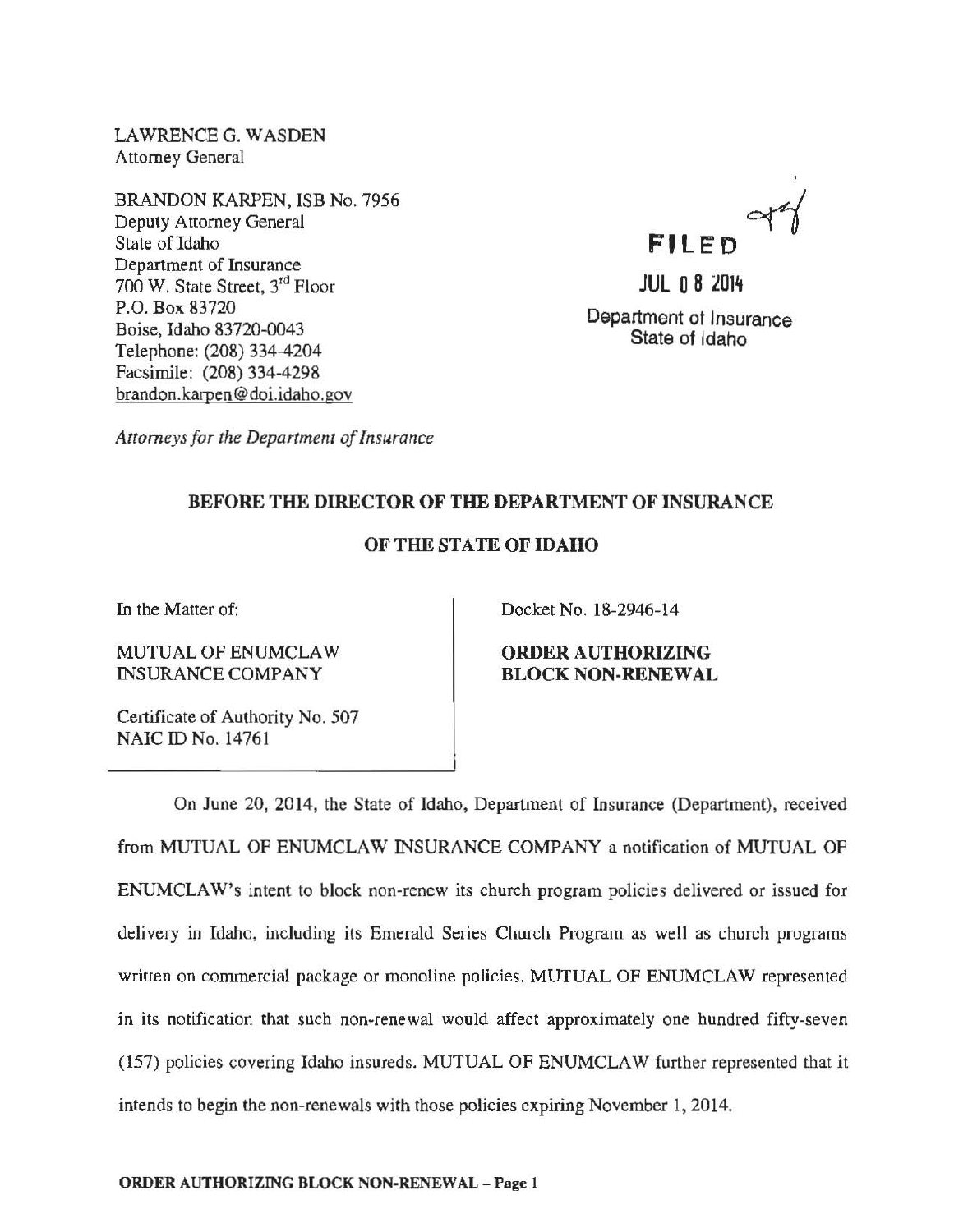The Director, having reviewed the foregoing and the requirements of Idaho Code § 41- 1841(1), and acting pursuant to the authority set forth in Idaho Code§ 41-210(2),

THE DIRECTOR HEREBY FINDS that the proposed effective date of the contemplated block non-renewal complies with the one hundred twenty (120) day notice requirement to the Director, as set forth in Idaho Code§ 41-1841(1).

NOW THEREFORE, IT IS HEREBY ORDERED that MUTUAL OF ENUMCLAW is authorized, pursuant to Idaho Code § 41-1841, to effectuate a block non-renewal of its church program policies delivered or issued for delivery in Idaho, including its Emerald Series Church Program as well as church programs written on commercial package or monoline policies, beginning no sooner than November 1, 2014, which, based on MUTIJAL OF ENUMCLAW's representation, will affect approximately one hundred fifty-seven (157) policies covering Idaho insureds. MUTUAL OF ENUMCLAW shall provide reasonable notice to policyholders affected by the non-renewals authorized by this order in accordance with the notice provisions included in the company's applicable insurance policies.

THIS ORDER is a final order of the Director and is EFFECTIVE IMMEDIATELY. DATED this  $\frac{1}{\sqrt{2}}$  day of July, 2014.

> STATE OF IDAHO DEPARTMENT OF INSURANCE

Clean/eal

Director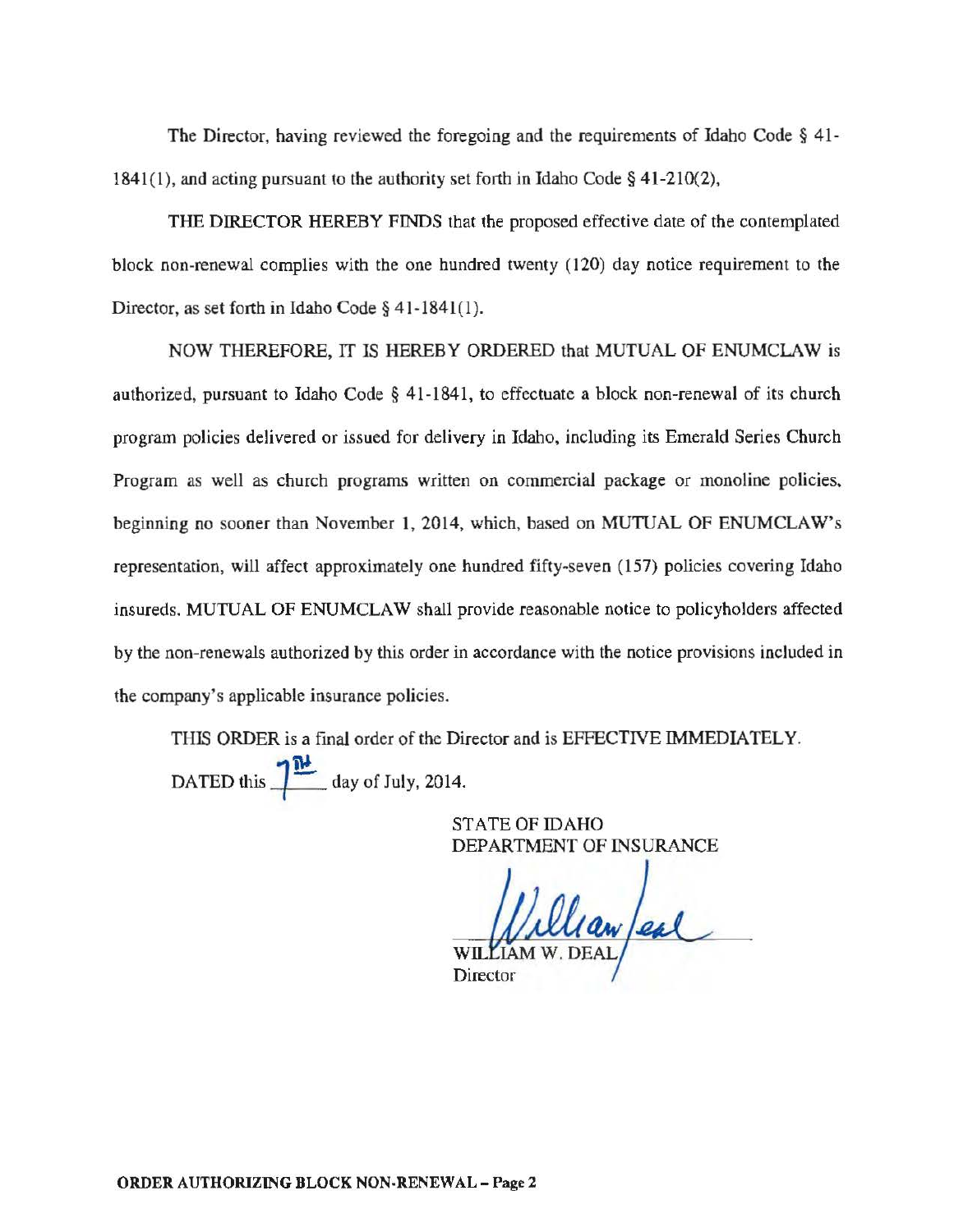## NOTIFICATION OF RIGHTS

This is a final order of the Director. Any party may file a motion for reconsideration of this final order within fourteen (14) days of the service date of this order. The agency will dispose of the petition for reconsideration within twenty-one (21) days of its receipt, or the petition will be considered denied by operation of law. *See* Idaho Code§ 67-5246(4).

Pursuant to Idaho Code §§ 67-5270 and 67-5272, any party aggrieved by this final order or orders previously issued in this case may appeal this final order and all previously issued orders in this case to district court by filing a petition in the district court of the county in which:

- 1. A hearing was held,
- ii. The final agency action was taken,
- iii. The party seeking review of the order resides, or operates its principal place of business in Idaho, or
- iv. The real property or personal property that was the subject of the agency action is located.

An appeal must be filed within twenty-eight (28) days of (a) the service date of this final order, (b) an order denying petition for reconsideration, or (c) the failure within twenty-one (21) days to grant or deny a petition for reconsideration, whichever is later. *See* Idaho Code § 67- 5273. The filing of an appeal to district court does not itself stay the effectiveness or enforcement of the order under appeal.